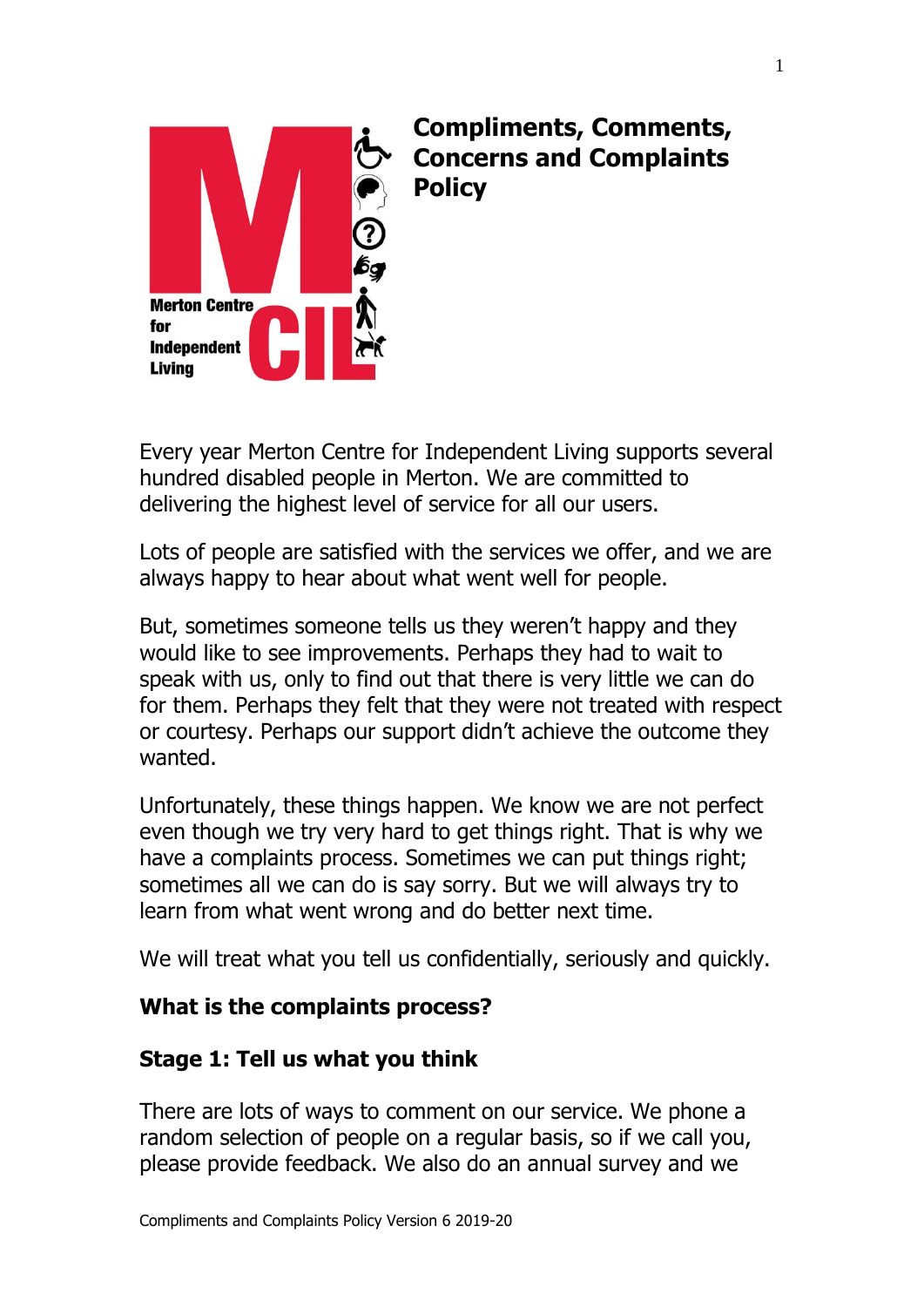have a comments box in the office. However, if you are particularly concerned, worried, or unhappy with any aspect of our service the first person to speak to is the worker delivering the service. The worker will talk to you about the issue, make a note of your concern and try to sort it out straight away. We call this stage raising a concern. We still take everything you tell us seriously, and we aim to sort things out quickly at this stage.

You can raise a concern by contacting the person supporting you directly, by telephoning our office on 020 3397 3119, by emailing [info@mertoncil.org.uk](mailto:info@mertoncil.org.uk) or by using the form at the end of this document. If you need to use SMS because you are deaf or hard of hearing, please use 0744 936 2233.

If you are not happy with the response at this stage, or the plan of action didn't work, or you think your concern is too serious to deal with this way, you can go to the next stage.

#### **Stage 2: Making a complaint**

You can make a complaint by telephoning 020 3397 3119, by emailing [info@mertoncil.org.uk](mailto:info@mertoncil.org.uk) or by using the form at the end of this document. If you need to use SMS because you are deaf or hard of hearing, please use 0744 936 2233. Some people might need support to make a complaint. We suggest using an organisation like your local Citizens Advice to support you.

When you make a complaint, your complaint will usually be reviewed by Merton CIL's Service Manager. But where the Service Manager is not available, another member of the Senior Management Team, appointed by the CEO, will investigate. If your complaint is about the Service Manager, the CEO will investigate. If your complaint is about the CEO, a Trustee will investigate. Sometimes we might ask you to go through Stage 1 if you haven't already done so, as we believe this is the most successful way of addressing issues in the first instance.

If we agree with your complaint, you will get an apology and, where appropriate, be given details of any action that we are taking to put things right. This might mean we look at our processes or give our staff some training.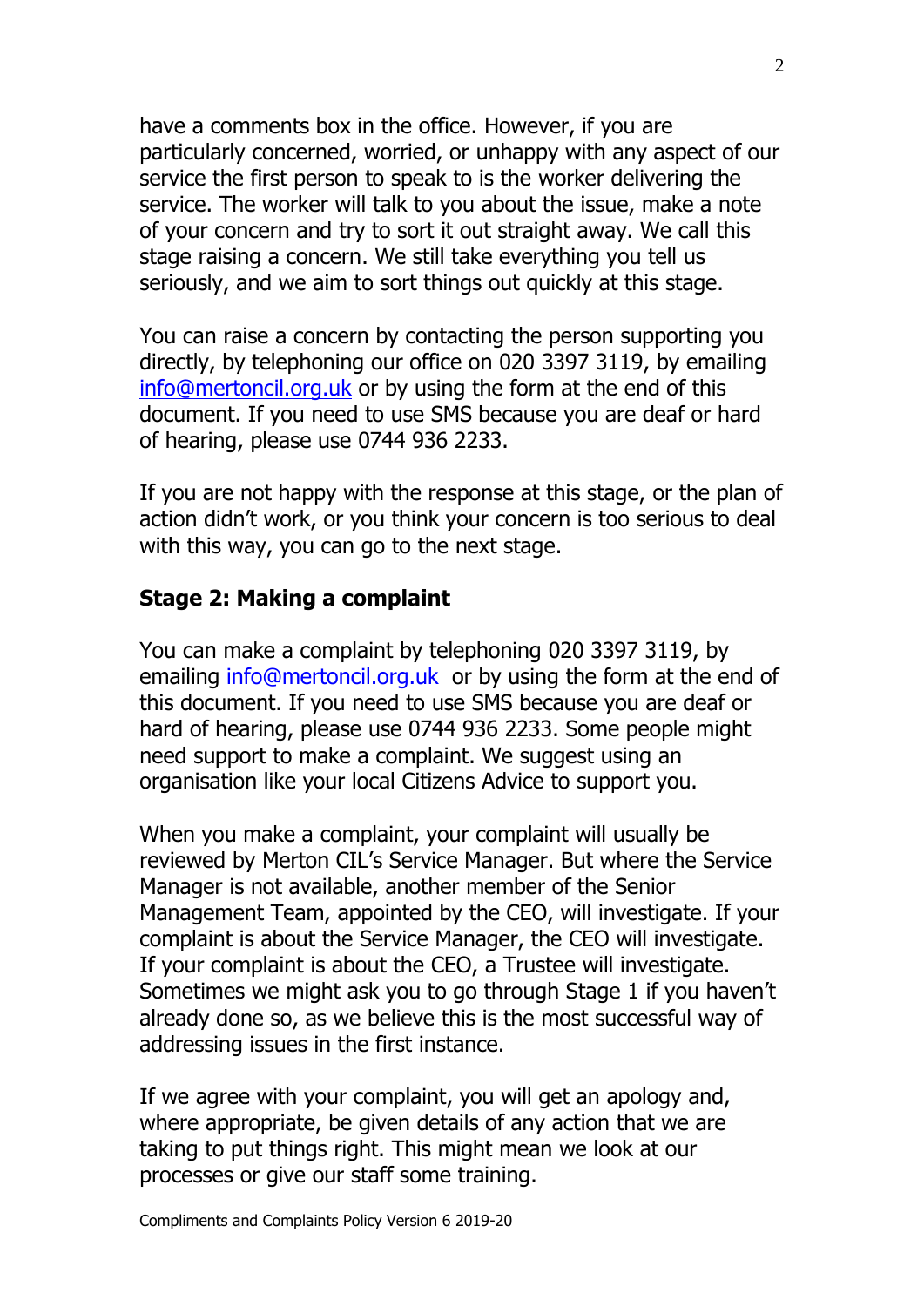We aim to provide a Stage 2 response within one calendar month of the start of Stage 2.

## **Stage 3. Appeal**

If you are not satisfied with the outcome at Stage 2, you can ask for a further review, which means that the next most senior person will look into it. This would usually be the CEO. The person reviewing the complaint at this stage will ask you to explain why you are appealing. He or she will look at the original complaint and at how it was addressed. Where your complaint is about the CEO, the Stage 3 review will be carried out by the Chair of the Trustees or a Trustee appointed by the Chair.

We will aim to respond in full to your complaint within six weeks of the start of Stage 3. However, if the issue is complicated, any delay will be explained and you will be kept informed of progress.

There are no further complaint stages after this and any decision at Stage 3 will be final.

### **What counts as a complaint?**

This process is only for people who have used or are using our services. Disabled people who live in Merton and have tried to use our services can also use this process if they need to.

There are a few examples where we **won't** be able to deal with something through the complaints process.

For example:

- If the matter is being or has been dealt with through legal action or an insurance or liability claim you can't use this process for the same issue.
- If the cause for complaint is more than 6 months old but is only reported now, unless there is good reason for delay.
- If the complaint is an attempt to reopen a previously concluded complaint where we have already given our final decision.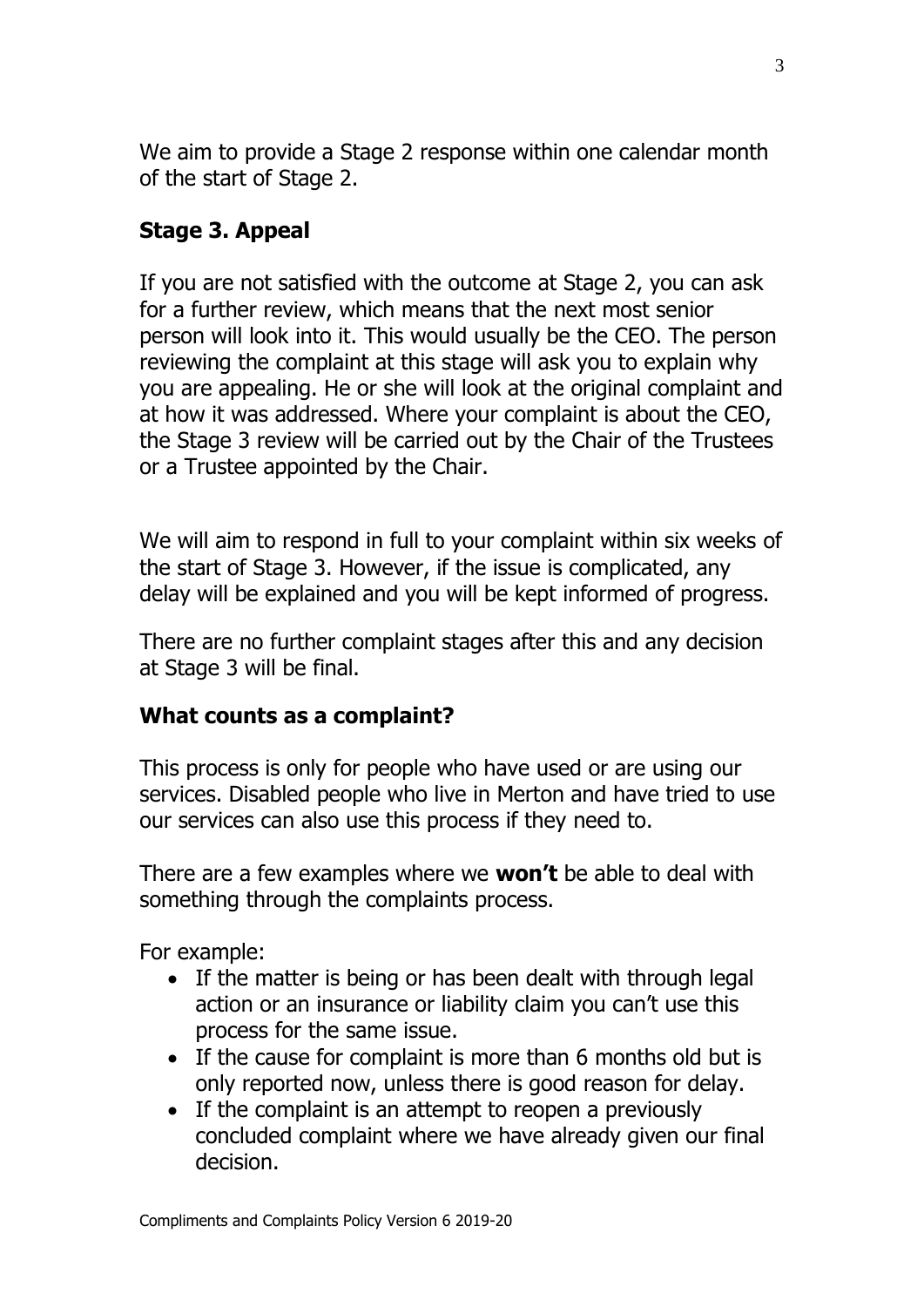Our complaints procedure is based around effective and open communication between us and the service user to agree a resolution to the complaint.

We recognise that sometimes a minority of people can be unreasonably persistent or aggressive in pursuing their complaints, and that this can affect our staff's ability to review and respond to a complaint, or to provide a service.

Where the contact from the customer is unreasonably persistent or vexatious, we may choose to close the complaint at any stage with a final letter outlining our actions and response to the issues originally raised by the service user.

| Date this policy came into effect<br>01/10/2014.<br>Date refreshed/approved with new logo<br>and structure: 26/01/2016.<br>31/03/2016 changed review date.<br>26/10/2017 refreshed with input from<br>M&E Group.<br>09/11/2018 Updated to include what to<br>do when complaint is about CEO.<br>26/04/2019 Response time at Stages 2<br>and 3 clarified. | Date approved by<br>Governing Body<br>16th Sept 2014 |
|----------------------------------------------------------------------------------------------------------------------------------------------------------------------------------------------------------------------------------------------------------------------------------------------------------------------------------------------------------|------------------------------------------------------|
| Next Review Date: 25 April 2020                                                                                                                                                                                                                                                                                                                          |                                                      |
| Name or position of person responsible<br>for this policy                                                                                                                                                                                                                                                                                                | <b>CEO</b>                                           |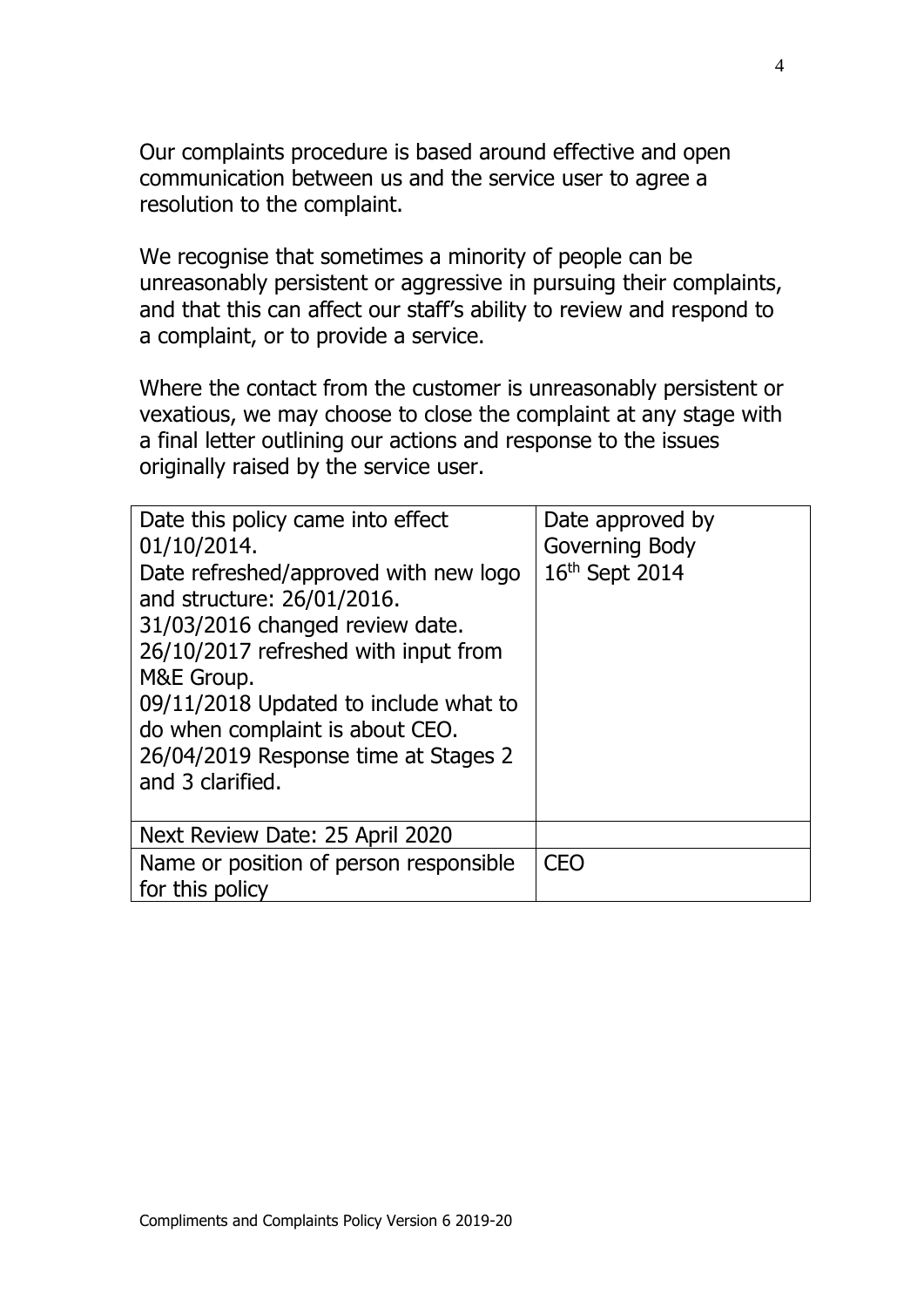

# **Compliments, Comments, Concerns and Complaints Form**

You do not have to give your name and address but we will not be able to contact you without your details.

|                                      | I wish to make the following: |                                                              |
|--------------------------------------|-------------------------------|--------------------------------------------------------------|
| $Compliment$ $\Box$                  |                               | Comment                                                      |
| Concern                              |                               | Complaint<br><b>The Contract</b>                             |
| Please return form to:               |                               |                                                              |
| Service Manager<br><b>Merton CIL</b> |                               | Wandle Valley Resource Centre, Church Road, Mitcham, CR4 3BE |
| Or info@mertoncil.org.uk             |                               |                                                              |

Compliments and Complaints Policy Version 6 2019-20